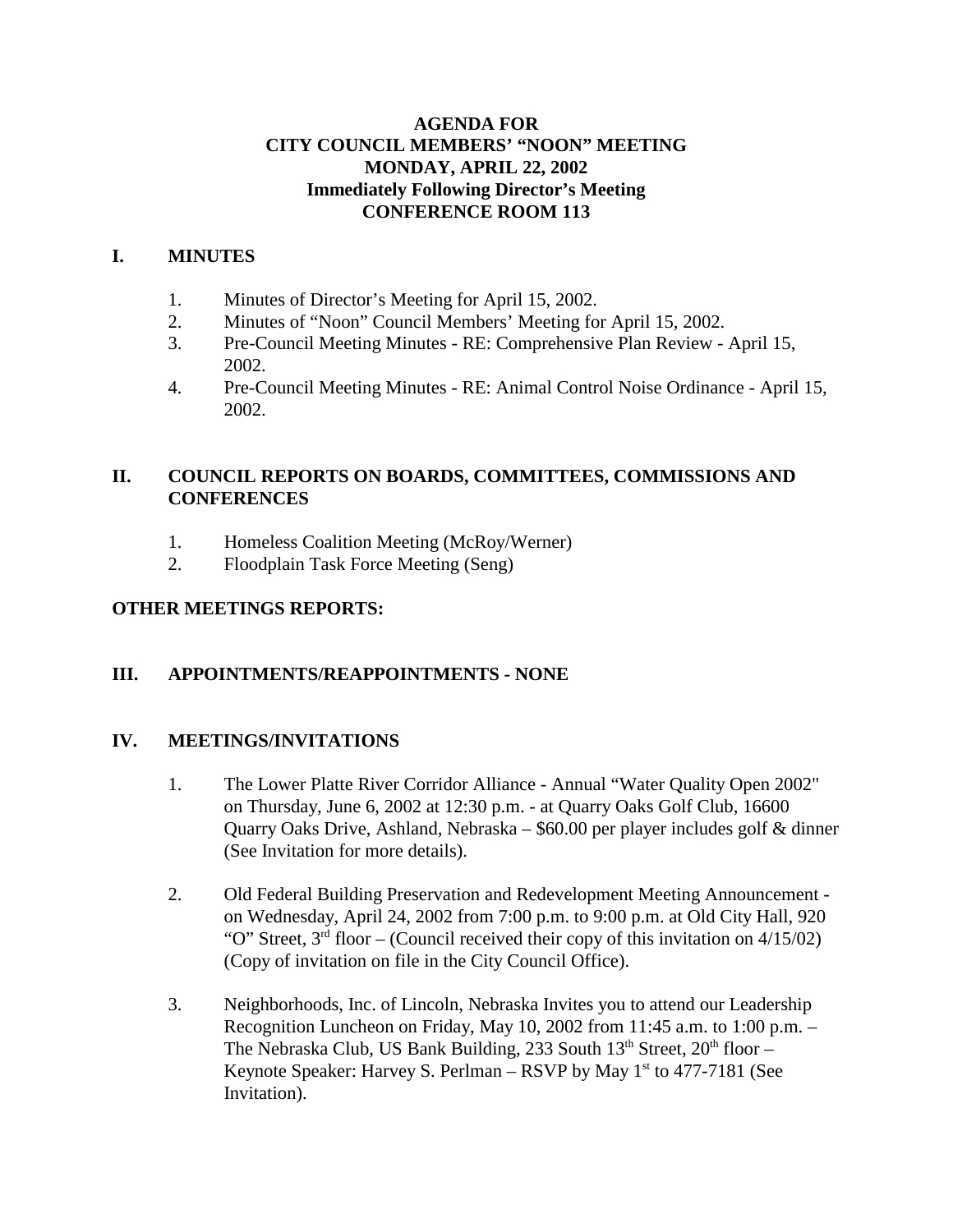- 4. The Smith Family and The Speedway Motors Staff Invite you to the Speedway Motors 50<sup>th</sup> Anniversary Celebration and the Smith Collection Museum Dedication on Friday, May 24, 2002, in Conjunction with the Hot Rod Magazine Power Tour Kick-Off in Lincoln - Friday, May  $24<sup>th</sup>$ : 1:00 p.m. to 4:00 p.m., VIP Museum Sneak Peek - 5:20 p.m., Museum Grand Opening Ribbon Cutting Governor & Mayor Buffalo BBQ and Party – Saturday, May  $25^{th}$ : 8:00 a.m., Power Tour Launch – 9:00 a.m. to 12:00 p.m., VIP & Special Guests Breakfast in Museum – Must RSVP by May  $1<sup>st</sup>$  to 402-323-3130 or E-Mail (See Invitation).
- 5. Please Join Us in Welcoming Dennis Van Horn Superintendent for Business Affairs, Lincoln Public Schools - on Thursday, May 9, 2002 at 5:00 p.m. at The Country Club of Lincoln, 3200 S.  $24<sup>th</sup>$  Street – Hors d'oeuvres Buffet & Beverages will be Served – Please RSVP to Rose Winter at 323-1244 or E-Mail by May 1st. (See Invitation).
- 6. Town Hall Meeting on Tuesday, April 30, 2002 from 7:00 p.m. to 9:00 p.m. at the Isles Reception Hall, 6224 Havelock Avenue (Council will be receiving Invitations from the Mayor's Office).
- 7. You are invited to the Grand Opening of Zoe and Jim Olson's 'All About Flowers' - April 20th through April  $27<sup>th</sup> - 1401$  N. Cotner Blvd., Suite 205 - **On Saturday, April 20, 2002** the band "Irish Stew" will perform from 3:00 p.m. to 5:00 p.m. – Please stop in to visit with the staff, enjoy refreshments, enter the prize give away drawing and celebrate with us  $-$  On Saturday, April 27<sup>th</sup>, the Bethany in Bloom celebration takes place with a parade, pancake feed, car show and other events – (See Invitation).
- 8. Invitation from Parks & Recreation Department Come Party With Us! The New "F" Street Community Center, 1125 "F" Street – Grand Opening Celebration – On Thursday, April 25, 2002 at 9:00 a.m. (See Invitation).
- 9. Please Be Our Guest At The Annual Meeting With The Community on Wednesday, May 15, 2002 at 3:00 p.m. - At The Cornhusker Hotel, Burnham Yates Conference Center, Lancaster Room – RSVP to 436-5516 (See Invitation).

## **V. REQUESTS OF COUNCIL FROM MAYOR - NONE**

**(Continued on next page)**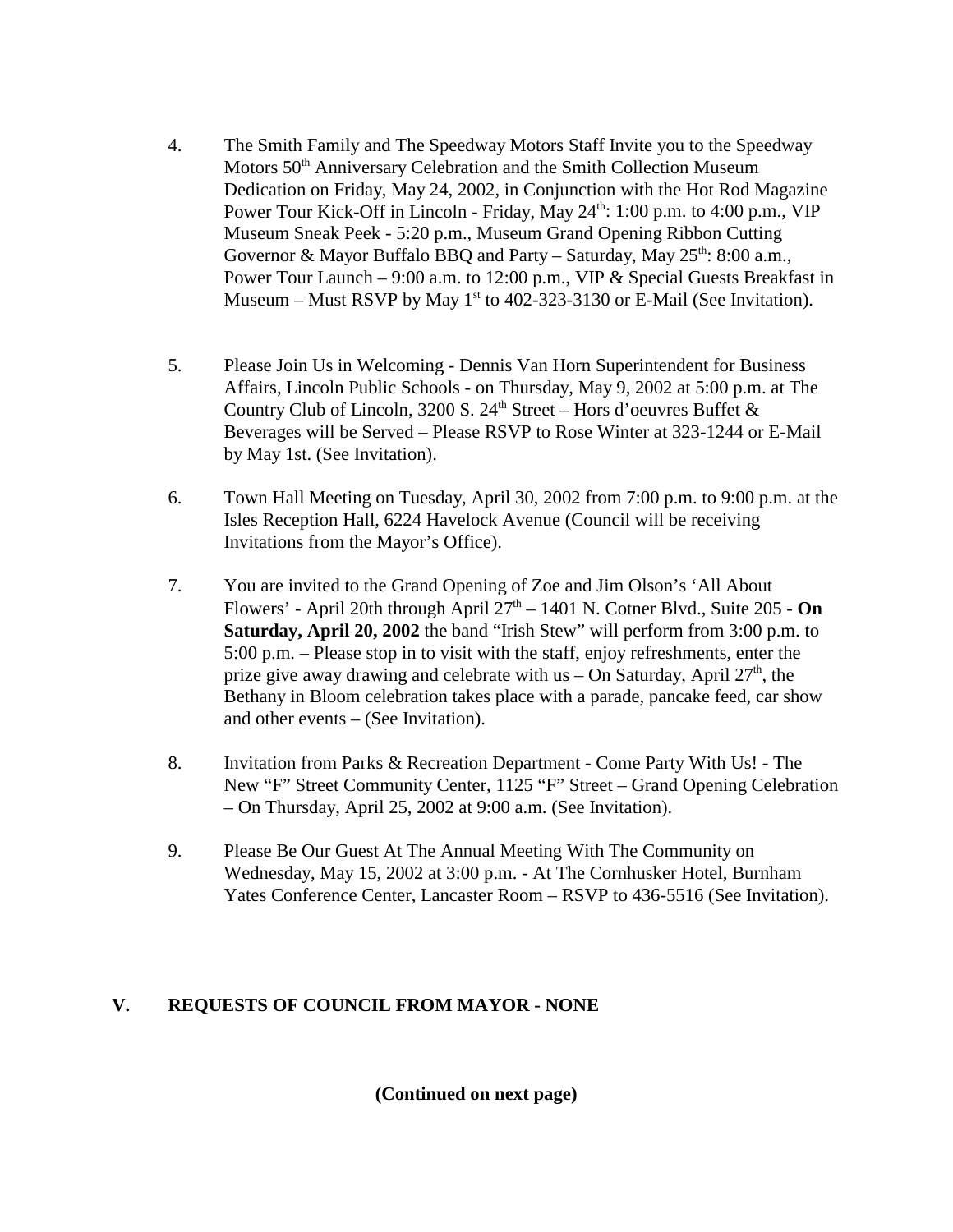#### **VI. MISCELLANEOUS**

- 1. Discussion on memo from Lori Seibel, Community Health Endowment To invited a member of the Lincoln City Council to give welcoming remarks (2-4 minutes) to those in attendance. — Third Annual Meeting with the Community on Wednesday, May 15, 2002 at 3:00 p.m. at the Cornhusker Hotel, Lancaster Room. **(See Attached Memo).**
- 2. Discussion on the Councils' Committees By Resolution & regular Committee Assignments (Please, let staff know if there are Committees listed that are no longer meeting) **(See Attachments)**

#### **VII. CITY COUNCIL MEMBERS**

#### **VIII. ADJOURNMENT**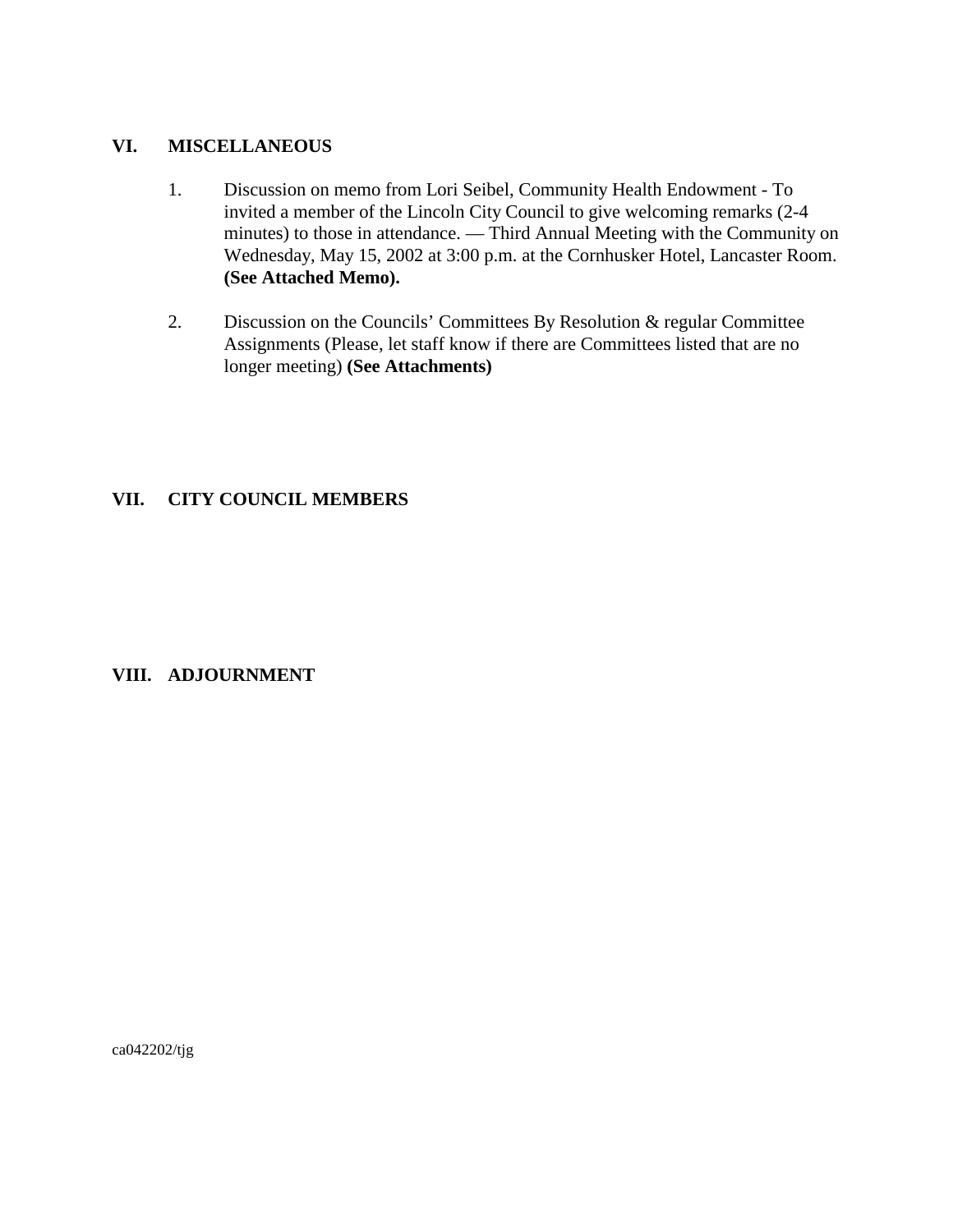# **MINUTES CITY COUNCIL MEMBERS' "NOON" MEETING MONDAY, APRIL 22, 2002**

*CONFERENCE ROOM 113*

**Council Members Present:** Annette McRoy, Chair; Jonathan Cook, Vice-Chair; Jon Camp, Glenn Friendt, Coleen Seng, Ken Svoboda, Terry Werner; ABSENT: None

**Others Present:** Mark Bowen, Ann Harrell, Amy Tejral, Mayor's Office; Dana Roper, City Attorney; Joan Ray, Council Secretary; Darrell Podany, Aide to Council Members Camp, Friendt and Svoboda - attend a portion of the meeting; Nate Jenkins, *Lincoln Journal Star* representative

## **I. MINUTES**

- 1. Minutes of Director's Meeting for April 15, 2002.
- 2. Minutes of "Noon" Council Members' Meeting for April 15, 2002.
- 3. Pre-Council Meeting Minutes RE: Comprehensive Plan Review April 15, 2002.
- 4. Pre-Council Meeting Minutes RE: Animal Control Noise Ordinance April 15, 2002.

Vice-Chair Jonathan Cook requested a motion to approve the above-listed minutes. Glenn Friendt moved approval of the minutes as presented. The motion was seconded by Coleen Seng and carried by unanimous consensus for approval.

### **II. COUNCIL REPORTS ON BOARDS, COMMITTEES, COMMISSIONS AND CONFERENCES -**

- 1. HOMELESS COALITION (McRoy/Werner) No Report.
- 2. FLOOD PLAIN TASK FORCE (Seng) No Report. Ms. Seng indicated that the Task Force was meeting monthly now. The Agenda for this meeting included the Watershed Master Plan. She commented that Council would be receiving the minutes for that meeting later this month.

OTHER MEETING REPORTS - None

**III. APPOINTMENTS/REAPPOINTMENTS** - Noted Without Significant Comment. Ms. Tejral indicated that next week Council would have on their Agenda several appointments to the Health Board.

#### **IV. MEETINGS/INVITATIONS** - Noted Without Significant Comment.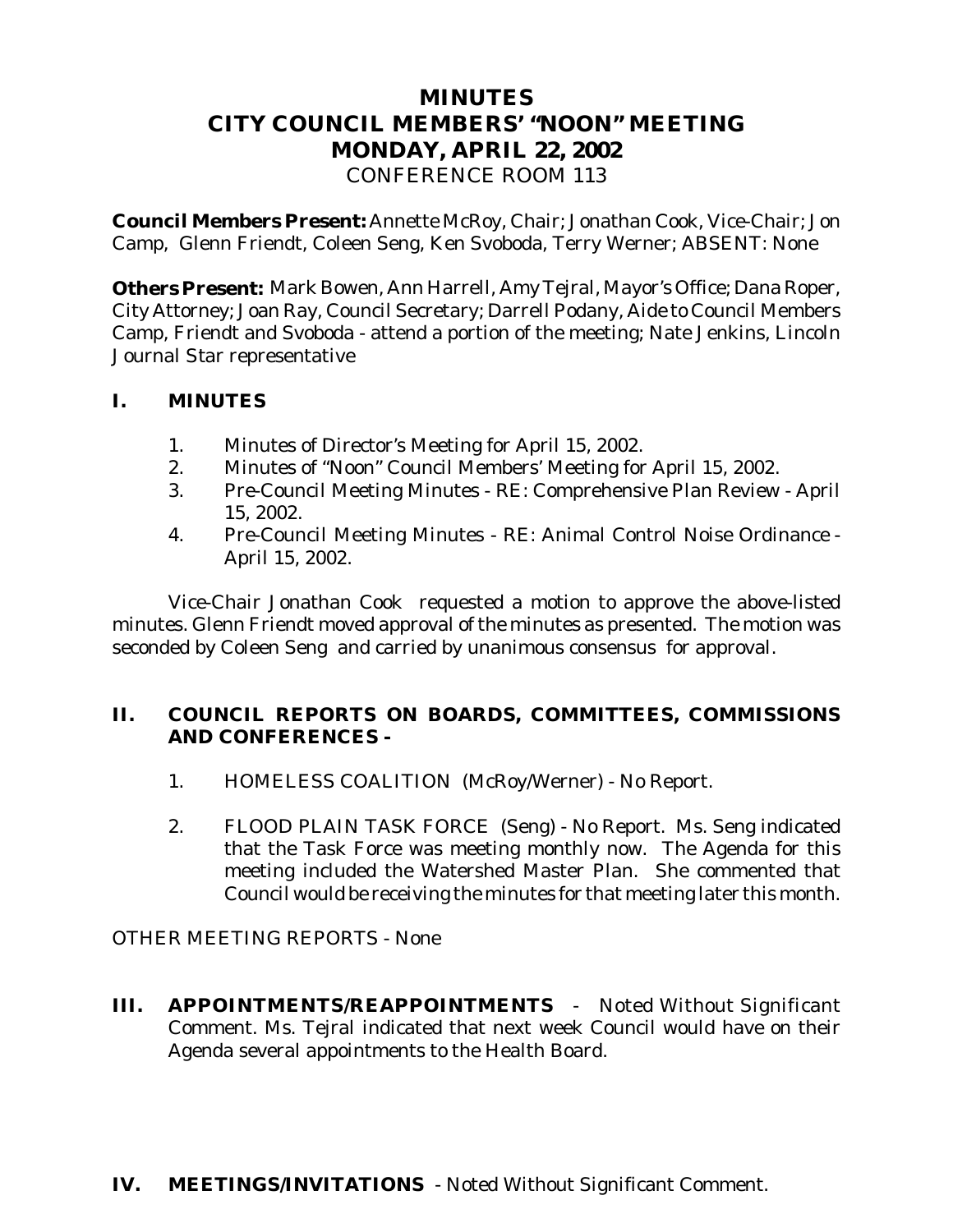**V. REQUESTS OF COUNCIL FROM MAYOR** - Mark Bowen indicated that immediately following today's Council Meeting, the Mayor's Office will have a briefing for Council on the upcoming Departmental Budget presentations. Mr. Bowen stated that there would be a briefing on Monday IN Executive Session with Personnel. He said that by then, they hoped to have indication from the Unions about how they're dealing with the [the remainder of Mr. Bowen's remarks were inaudible]

#### **VI. MISCELLANEOUS** -

Prior to discussion on the listed Agenda Items, Council discussed the possibility of the cancellation of the May Common meeting. It was agreed that the May 8<sup>th</sup>date, as suggested in the Memo from the County Commissioners' Office, would be better cancelled. The one Agenda Item (Non-Building in the Flood Plain] discussion would be included in the Joint LPS/County/City Meeting on May  $13<sup>th</sup>$  under the discussion of the Comp Plan in relation to School Facilities discussion. *On 04-23-02, the May Common Meeting was officially cancelled*

Mr. Cook indicated that he would revise his Resolution Rules changes, in response to Ms. Seng's concern about putting an item on Pending without a date...and that an item should always remain on the agenda [until a legislative decision is made on that item]. Ms. Seng agreed that that would be acceptable.

1. Discussion on memo from Lori Seibel, Community Health Endowment - To invited a member of the Lincoln City Council to give welcoming remarks (2-4 minutes) to those in attendance. — Third Annual Meeting with the Community on Wednesday, May 15, 2002 at 3:00 p.m. at the Cornhusker Hotel, Lancaster Room. It was determined that this function should be the responsibility of the Newly Elected Chair of Council which will be determined at the April 29th, 2002 Night Meeting. *Ms. Seibel was notified of this decision on 04-22-02.*

2. Discussion on the Councils' Committees By Resolution & Regular Committee Assignments (Please, let staff know if there are Committees listed that are no longer meeting)

LPED Discussion (for both Board and Investors Meetings] will continue at the May 6<sup>th</sup> Council Members' "Noon" Meeting.

Assignment Discussion: **Ms. Seng** indicated that she would be willing to give up the JBC assignment as soon as her term as Chair expires on that Committee. She believed that would be at the end of this fiscal year. She acknowledged Mr. Werner's wish to take that assignment, but reiterated that at this time it would not be appropriate for her to relinquish the assignment, with her current position as Committee Chair. It was determined that **Mr. Werner** would be interested in assuming that Committee appointment at the appropriate time.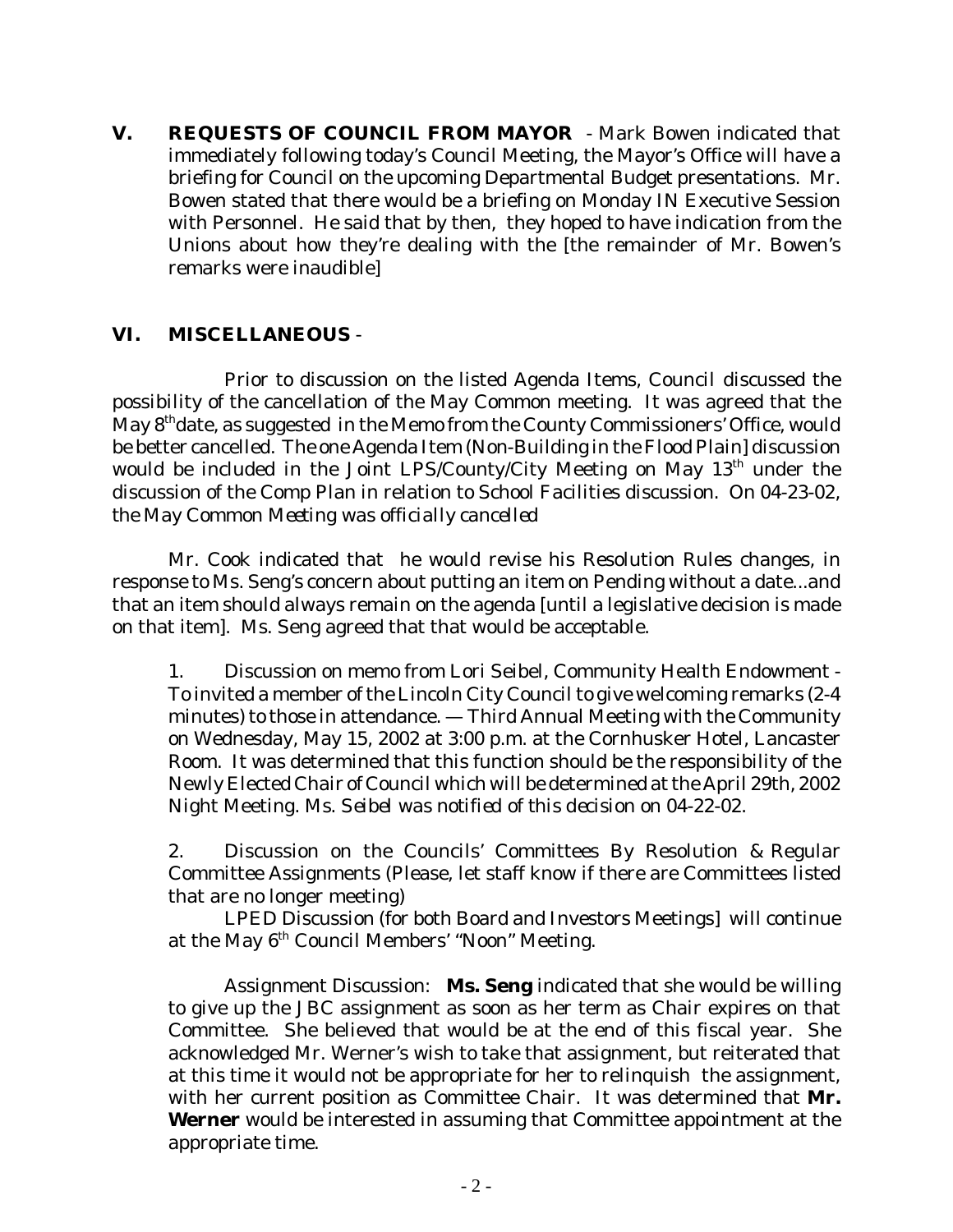**Mr. Friendt** indicated interest in the Community Development Task Force assignment and/or the Public Building Commission. Neither Mr. Camp, nor Ms. Seng wished to vacate their position on the Public Building Commission.

Mr. Friendt graciously stated that he would defer to seniority on the appointment to the CDTF. Ms. McRoy (who had expressed an interest in this assignment) indicated that she would defer to Mr. Friendt on this appointment. **Mr. Friendt** explained to Council that he would assume the assignment of the Three Year Term on the CDTF after the August 31, 2002 expiration of Mr. Cook's term; but he was not interested in continuing in an un-expired term prior to that date, should Mr. Cook resign his appointment. **Ms. McRoy** agreed to be the unofficial Alternate for Mr. Cook until his term expired in August. It was noted that this action would not require a Resolution. (Mr. Cook had a scheduling conflict with this assignment and his commitment to the Parks and Recreation Advisory Board meetings.)

**Mr. Cook** indicated that he would like to stay on the Parks & Rec Advisory Committee and the RTSD Board. He noted that he would like to stay on the CDTF, but felt it was not practical for him to do so, given the scheduling conflict with his duties on the P&R Advisory Board. (See Comments under Mr. Friendt's remarks)

Mr. Cook agreed to continue on the ISPC, but noted that it would be considered a `non-reporting' assignment and should no longer be listed on the Council's "Noon" Agenda's under "Council Reports". He did note that if there were to be some information of importance to Council from the Committee, he would report to them at the "Noon" Meeting under the "Other Meetings" portion of the Agenda

Ms. McRoy asked if the C-SIP was included with the JBC appointment? It was. Ms. Seng indicated to Staff that the C-SIP and Keno Committees should be moved under the JBC listing on the Council's Committee Assignment Sheet.

Election of the new Council Chair and Vice-Chair was also discussed briefly. It was agreed that the election would be on April  $29<sup>th</sup>$  and the new Chair would assume the duties of that office  $\,$  on May  $13^{\rm th}$ , but would be attending all of the Comp Plan Briefings being held prior to that date.

The Mayor would be in attendance at the meeting on the  $29<sup>th</sup>$  to supervise the nomination and election of the new Chair. The old Chair would continue with the nomination and election of the Vice-Chair and with conducting the remainder of the meeting. The Chair would also continue her duties until the  $13<sup>th</sup>$  of May, when the New Chair will assume all the duties of that position, including the early morning meetings of that date.

#### VII. COUNCIL MEMBERS